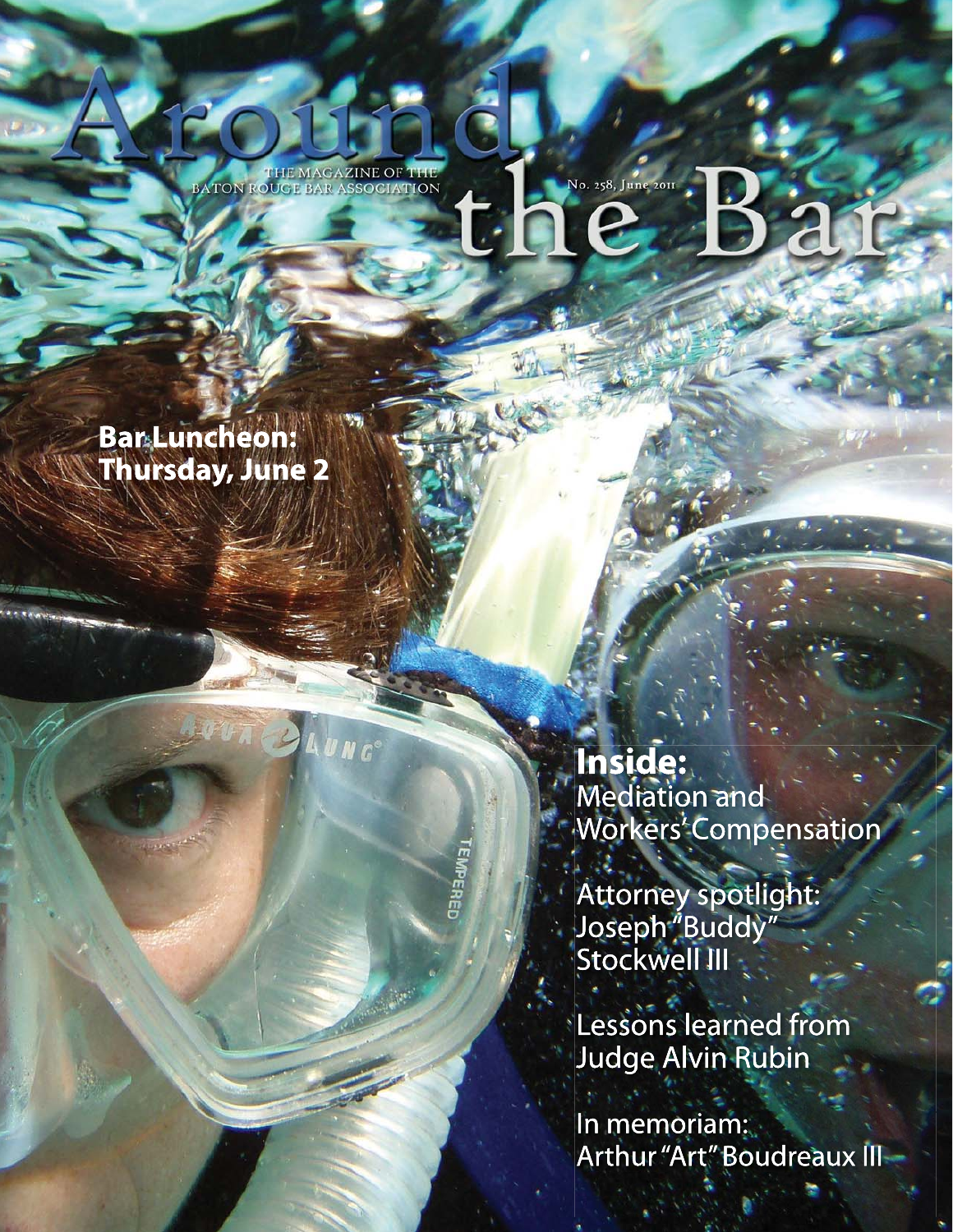## attorney spotlight BY CHRISTINA GIRAU

After sailing the Americas from the Caribbean to Cape Cod and covering 18,793 nautical miles over five-and-ahalf years, Joseph "Buddy" Stockwell III is embarking on a new adventure as the executive director for the Louisiana Lawyers' Assistance Program (LAP).

As fate would have it, Stockwell first heard that Bill Leary – longtime executive director of LAP – soon would be retiring when Stockwell and his wife Melissa were in Ft. Lauderdale trying to sell their catamaran, Indigo Moon. Within weeks Stockwell had sold the boat and settled into his new life in Mandeville, officially assuming Leary's position Jan. 1, 2011.

While on the open water, Stockwell learned many lessons that are applicable to his new position. He learned that even with an immense amount of planning there can be unforeseen surprises that change

your daily routine. For example, Stockwell didn't foresee finding a six-foot red-tailed boa constrictor sunbathing atop his bedroom cabin while anchored off the jungles of Panama. After photographing their new friend and making multiple attempts to move the snake (ending with success), Melissa immediately insisted that the task of "daily snake patrol" be added to her husband's list of responsibilities.

In a less frightening event, Stockwell learned to interact with people from different cultures. After Stockwell saved one of their boats from sinking by using epoxy putty to plug a leak, the Stockwells were openly welcomed by the Kuna Indians located on the San Blas islands of Panama. As soon as they anchored off the island, boats of Kuna women and children boarded the Indigo Moon. The ship quickly turned into a marketplace where the Kuna women sold molas, a traditional textile art with colorful designs, while the children ran around the deck playing.

Another lesson Stockwell learned was that some things, like sailing, are tougher than one might think. "People back home sipping coffee and looking at gray winter days of snow and ice, all while reading dreadful local stories in their morning newspaper, prefer the cruising dream to appear as a Jimmy Buffett-inspired mirage, where there is no pressure and everything is warm and wonderful. It's the grass is greener syndrome on steroids," Stockwell said.

Working day and night aboard the Indigo Moon is an example of Stockwell's strong work ethic. "The truth





In photos above: Joseph "Buddy" Stockwell III swims in the Caribbean; a sea turtle; and a sunbathing six-foot red-tailed boa constrictor.

is that daily life aboard a boat is extremely challenging and requires serious effort and industry to keep things floating, literally. We did not have anywhere near the idle time we envisioned," Stockwell said. Doing simple tasks such as obtaining clean water and purchasing groceries were a hefty task in Third World countries. Day-to-day responsibilities, such as boat maintenance and repair, kept the couple busy. For more about the Stockwell's adventures, see *www.indigomoon.us.*

Stockwell has been an active member of the LSBA's Committee on Alcohol and Drug Abuse for more than 15 years. Additionally, he currently holds more than 120 hours of accredited course work in substance abuse counseling and has been a part of the recovery community